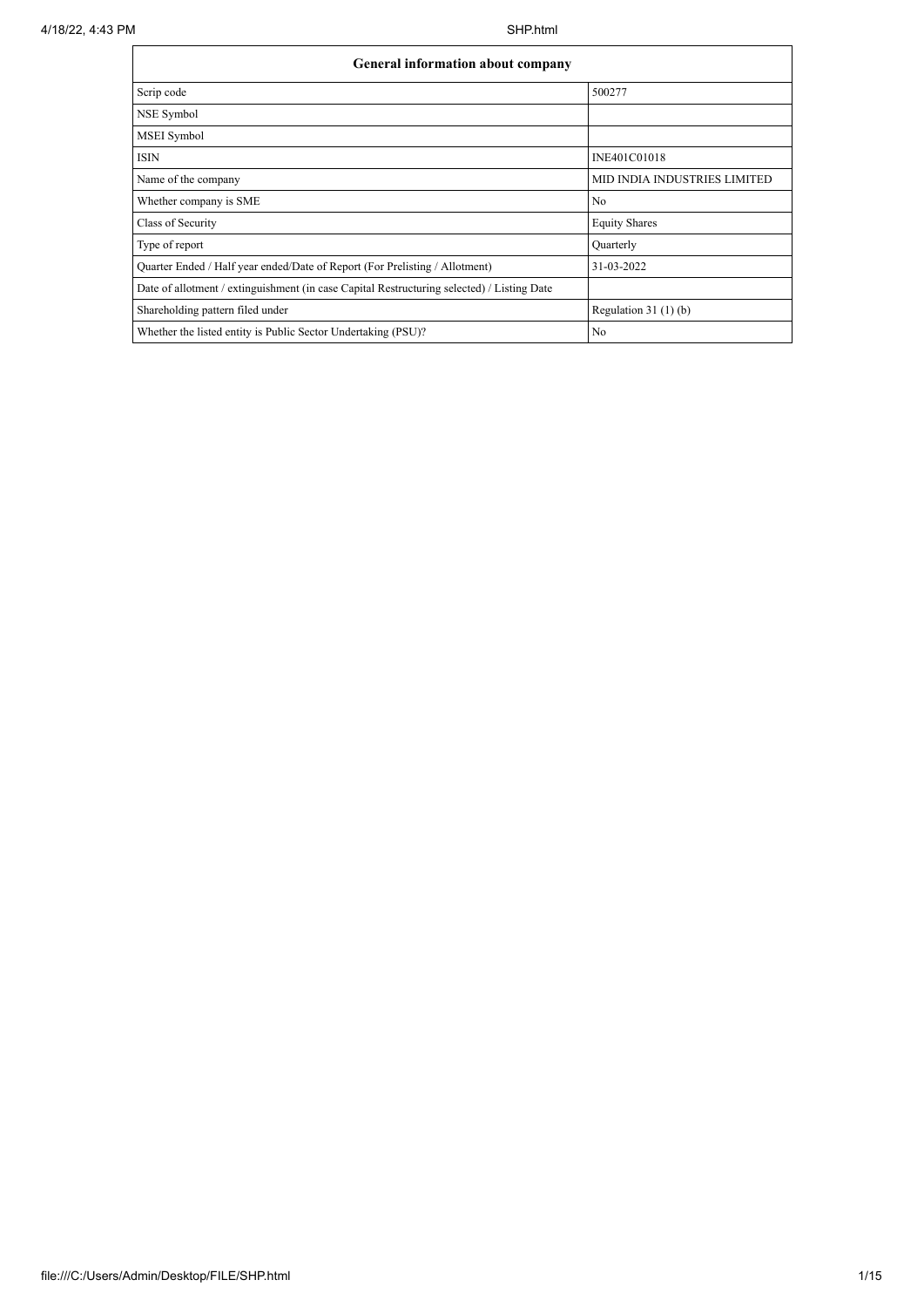| <b>Declaration</b>    |                                                                                           |                |                                |                       |                             |  |  |  |  |
|-----------------------|-------------------------------------------------------------------------------------------|----------------|--------------------------------|-----------------------|-----------------------------|--|--|--|--|
| Sr.<br>N <sub>0</sub> | Particular                                                                                | Yes/No         | Promoter and<br>Promoter Group | Public<br>shareholder | Non Promoter-<br>Non Public |  |  |  |  |
|                       | Whether the Listed Entity has issued any partly paid up shares?                           | No             | No                             | No                    | N <sub>o</sub>              |  |  |  |  |
| 2                     | Whether the Listed Entity has issued any Convertible Securities<br>$\Omega$               | N <sub>o</sub> | N <sub>0</sub>                 | No                    | No                          |  |  |  |  |
| 3                     | Whether the Listed Entity has issued any Warrants?                                        | N <sub>o</sub> | No                             | No                    | N <sub>o</sub>              |  |  |  |  |
| 4                     | Whether the Listed Entity has any shares against which<br>depository receipts are issued? | N <sub>0</sub> | N <sub>0</sub>                 | No                    | N <sub>0</sub>              |  |  |  |  |
| 5                     | Whether the Listed Entity has any shares in locked-in?                                    | N <sub>0</sub> | N <sub>0</sub>                 | No                    | N <sub>0</sub>              |  |  |  |  |
| 6                     | Whether any shares held by promoters are pledge or otherwise<br>encumbered?               | N <sub>o</sub> | N <sub>0</sub>                 |                       |                             |  |  |  |  |
| 7                     | Whether company has equity shares with differential voting<br>rights?                     | N <sub>o</sub> | N <sub>0</sub>                 | No                    | N <sub>o</sub>              |  |  |  |  |
| 8                     | Whether the listed entity has any significant beneficial owner?                           | <b>Yes</b>     |                                |                       |                             |  |  |  |  |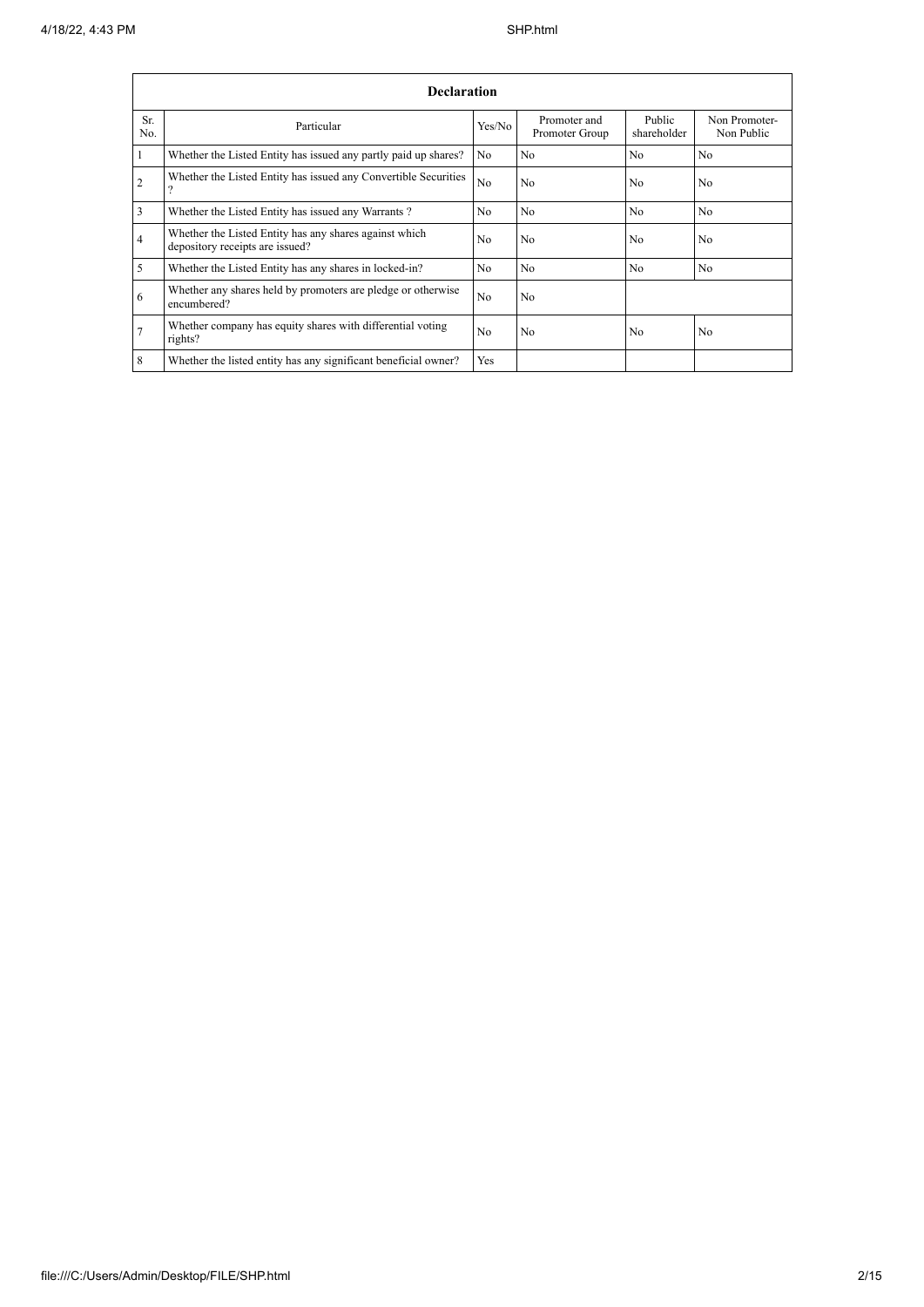ŗ

|                 | Table I - Summary Statement holding of specified securities |              |                       |                             |                          |                              |                                        |                           |               |                                      |                                   |
|-----------------|-------------------------------------------------------------|--------------|-----------------------|-----------------------------|--------------------------|------------------------------|----------------------------------------|---------------------------|---------------|--------------------------------------|-----------------------------------|
| Category<br>(1) | Category                                                    | Nos. Of      | No. of<br>fully paid  | No. Of<br>Partly<br>paid-up | No. Of<br>shares         | Total nos.<br>shares         | Shareholding as a<br>% of total no. of | class of securities (IX)  |               | Number of Voting Rights held in each |                                   |
|                 | of<br>shareholder                                           | shareholders | up equity             | equity                      | underlying<br>Depository | held (VII)                   | shares (calculated<br>as per SCRR,     | No of Voting (XIV) Rights |               |                                      | Total as a<br>$%$ of<br>$(A+B+C)$ |
|                 | (II)                                                        | (III)        | shares<br>held $(IV)$ | shares<br>held<br>(V)       | Receipts<br>(VI)         | $= (IV) +$<br>$(V)$ + $(VI)$ | 1957) (VIII) As a<br>% of $(A+B+C2)$   | Class eg:<br>X            | Class<br>eg:y | Total                                |                                   |
| (A)             | Promoter<br>&<br>Promoter<br>Group                          | 12           | 8298454               |                             |                          | 8298454                      | 50.91                                  | 8298454                   |               | 8298454                              | 50.91                             |
| (B)             | Public                                                      | 15786        | 8001546               |                             |                          | 8001546                      | 49.09                                  | 8001546                   |               | 8001546                              | 49.09                             |
| (C)             | Non<br>Promoter-<br>Non Public                              |              |                       |                             |                          |                              |                                        |                           |               |                                      |                                   |
| (C1)            | <b>Shares</b><br>underlying<br><b>DRs</b>                   |              |                       |                             |                          |                              |                                        |                           |               |                                      |                                   |
| (C2)            | Shares held<br>by<br>Employee<br><b>Trusts</b>              |              |                       |                             |                          |                              |                                        |                           |               |                                      |                                   |
|                 | Total                                                       | 15798        | 16300000              |                             |                          | 16300000                     | 100                                    | 16300000                  |               | 16300000                             | 100                               |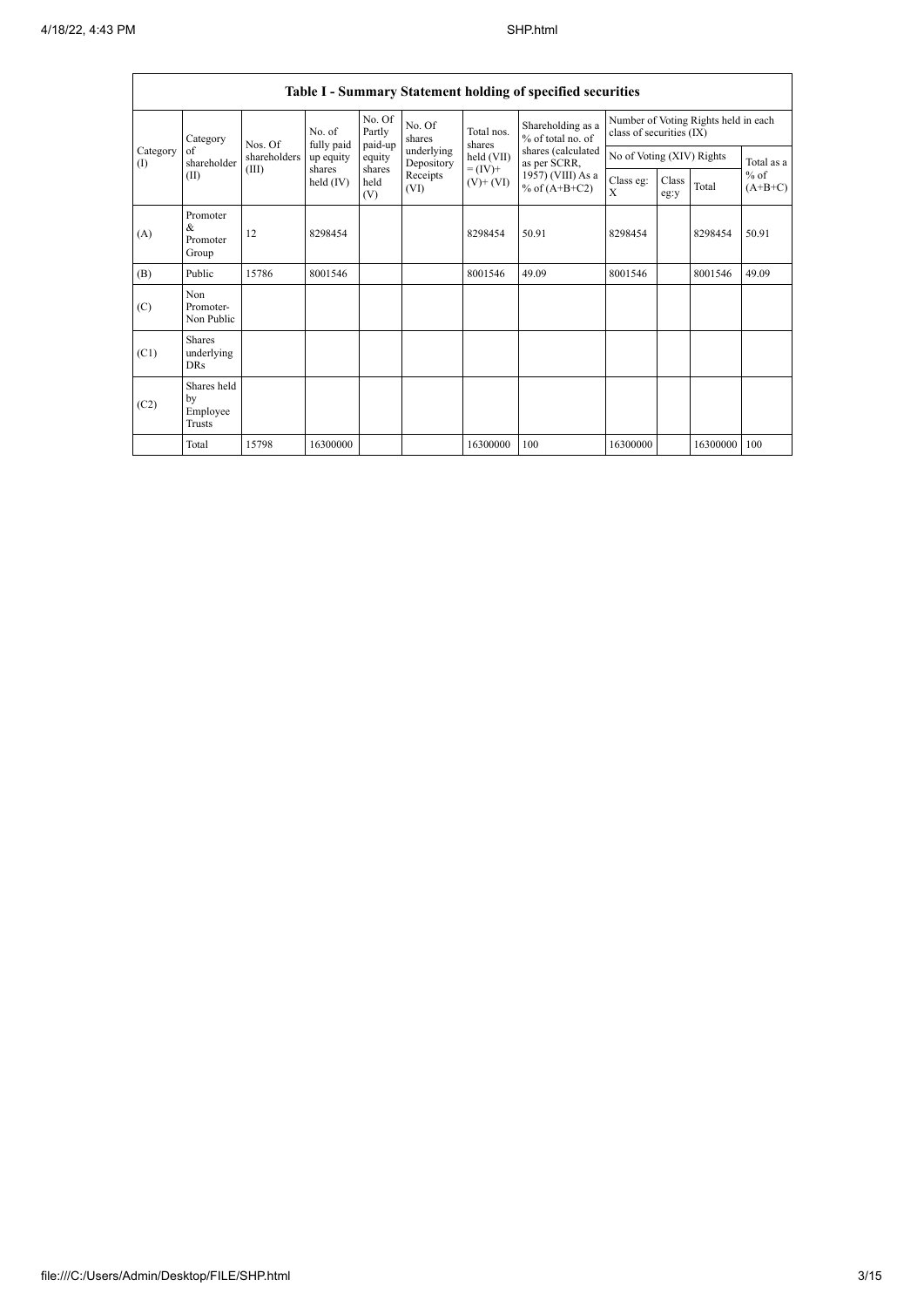|               |                                               |                                                                                          |                                                                             |                                                                                                                  | Table I - Summary Statement holding of specified securities                                                                                                                      |                                        |                                                  |                                                                               |                                                         |                                       |
|---------------|-----------------------------------------------|------------------------------------------------------------------------------------------|-----------------------------------------------------------------------------|------------------------------------------------------------------------------------------------------------------|----------------------------------------------------------------------------------------------------------------------------------------------------------------------------------|----------------------------------------|--------------------------------------------------|-------------------------------------------------------------------------------|---------------------------------------------------------|---------------------------------------|
| Category<br>( | Category<br>$\sigma$ f<br>shareholder<br>(II) | No. Of<br><b>Shares</b><br>Underlying<br>Outstanding<br>convertible<br>securities<br>(X) | No. of<br><b>Shares</b><br>Underlying<br>Outstanding<br>Warrants<br>$(X_i)$ | No. Of Shares<br>Underlying<br>Outstanding<br>convertible<br>securities and<br>No. Of<br>Warrants $(X_i)$<br>(a) | Shareholding, as a %<br>assuming full<br>conversion of<br>convertible securities (<br>as a percentage of<br>diluted share capital)<br>$(XI) = (VII)+(X) As a %$<br>of $(A+B+C2)$ | Number of<br>Locked in<br>shares (XII) |                                                  | Number of<br><b>Shares</b><br>pledged or<br>otherwise<br>encumbered<br>(XIII) |                                                         | Number of<br>equity shares<br>held in |
|               |                                               |                                                                                          |                                                                             |                                                                                                                  |                                                                                                                                                                                  | No.<br>(a)                             | As a<br>$%$ of<br>total<br>Shares<br>held<br>(b) | No.<br>(a)                                                                    | As a<br>$%$ of<br>total<br><b>Shares</b><br>held<br>(b) | dematerialized<br>form $(XIV)$        |
| (A)           | Promoter<br>&<br>Promoter<br>Group            |                                                                                          |                                                                             |                                                                                                                  | 50.91                                                                                                                                                                            |                                        |                                                  |                                                                               |                                                         | 8298454                               |
| (B)           | Public                                        |                                                                                          |                                                                             |                                                                                                                  | 49.09                                                                                                                                                                            |                                        |                                                  |                                                                               |                                                         | 2564676                               |
| (C)           | Non<br>Promoter-<br>Non Public                |                                                                                          |                                                                             |                                                                                                                  |                                                                                                                                                                                  |                                        |                                                  |                                                                               |                                                         |                                       |
| (C1)          | <b>Shares</b><br>underlying<br><b>DRs</b>     |                                                                                          |                                                                             |                                                                                                                  |                                                                                                                                                                                  |                                        |                                                  |                                                                               |                                                         |                                       |
| (C2)          | Shares held<br>by<br>Employee<br>Trusts       |                                                                                          |                                                                             |                                                                                                                  |                                                                                                                                                                                  |                                        |                                                  |                                                                               |                                                         |                                       |
|               | Total                                         |                                                                                          |                                                                             |                                                                                                                  | 100                                                                                                                                                                              |                                        |                                                  |                                                                               |                                                         | 10863130                              |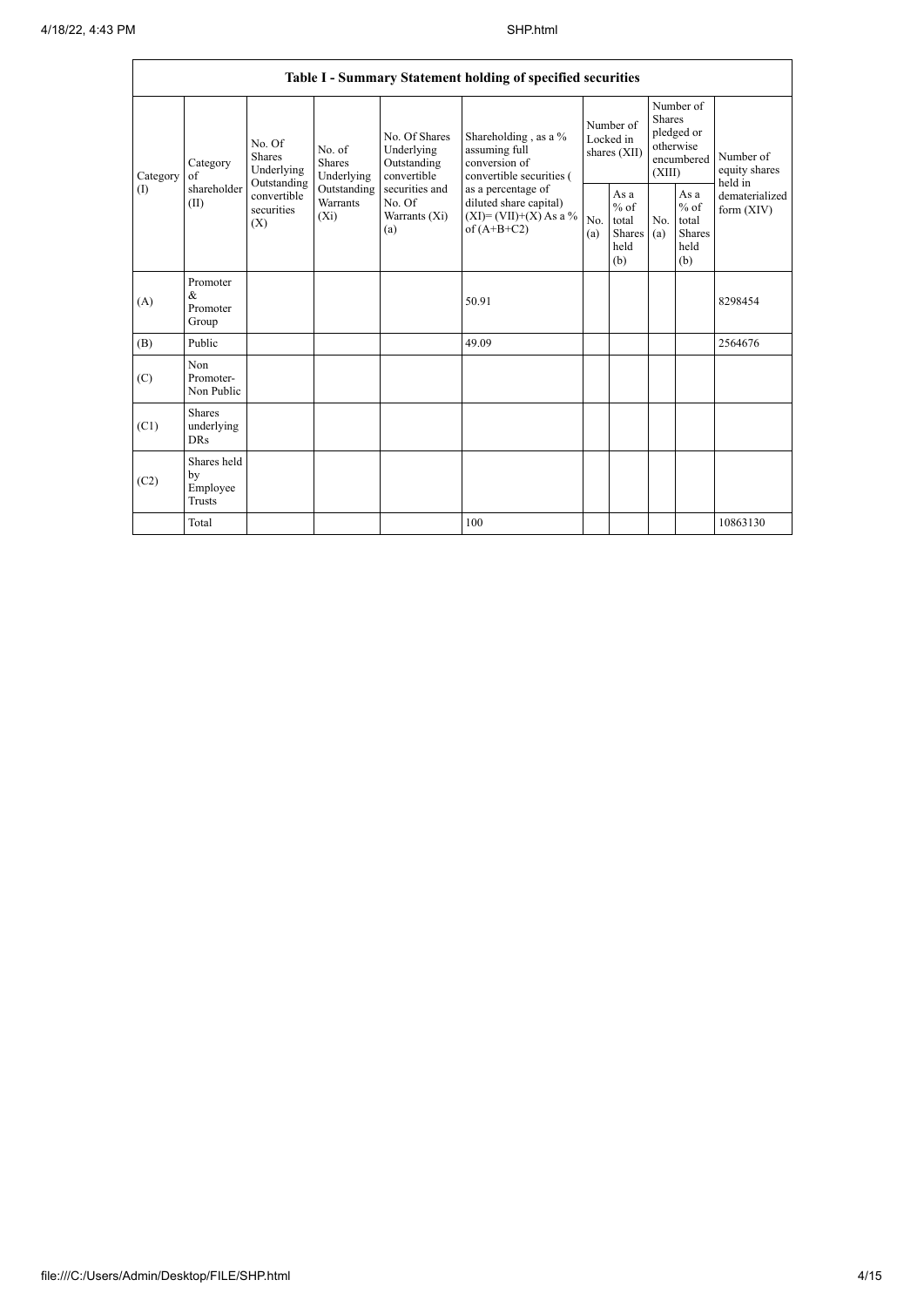|                                                                                                | Table II - Statement showing shareholding pattern of the Promoter and Promoter Group                                   |                                                                              |                         |                                 |                                    |                             |                                                       |                           |               |                                      |                           |  |
|------------------------------------------------------------------------------------------------|------------------------------------------------------------------------------------------------------------------------|------------------------------------------------------------------------------|-------------------------|---------------------------------|------------------------------------|-----------------------------|-------------------------------------------------------|---------------------------|---------------|--------------------------------------|---------------------------|--|
|                                                                                                |                                                                                                                        |                                                                              | No. of                  | No.<br>Of<br>Partly             | No. Of                             | Total nos.                  | Shareholding<br>as a % of                             | class of securities (IX)  |               | Number of Voting Rights held in each |                           |  |
| Sr.                                                                                            | Category &<br>Name of the                                                                                              | Nos. Of<br>shareholders                                                      | fully paid<br>up equity | paid-<br>up                     | shares<br>underlying<br>Depository | shares<br>held<br>$(VII) =$ | total no. of<br>shares<br>(calculated as<br>per SCRR, | No of Voting (XIV) Rights |               |                                      | Total<br>as a %<br>of     |  |
|                                                                                                | Shareholders (I)                                                                                                       | (III)                                                                        | shares<br>held $(IV)$   | equity<br>shares<br>held<br>(V) | Receipts<br>(VI)                   | $(IV)+$<br>$(V)$ + $(VI)$   | 1957) (VIII)<br>As a % of<br>$(A+B+C2)$               | Class eg:<br>X            | Class<br>eg:y | Total                                | Total<br>Voting<br>rights |  |
| A                                                                                              | Table II - Statement showing shareholding pattern of the Promoter and Promoter Group                                   |                                                                              |                         |                                 |                                    |                             |                                                       |                           |               |                                      |                           |  |
| (1)                                                                                            | Indian                                                                                                                 |                                                                              |                         |                                 |                                    |                             |                                                       |                           |               |                                      |                           |  |
| (a)                                                                                            | Individuals/Hindu<br>undivided Family                                                                                  | 11                                                                           | 7725454                 |                                 |                                    | 7725454                     | 47.4                                                  | 7725454                   |               | 7725454                              | 47.4                      |  |
| (d)                                                                                            | Any Other<br>(specify)                                                                                                 | 1                                                                            | 573000                  |                                 |                                    | 573000                      | 3.52                                                  | 573000                    |               | 573000                               | 3.52                      |  |
| Sub-Total<br>(A)(1)                                                                            |                                                                                                                        | 12                                                                           | 8298454                 |                                 |                                    | 8298454                     | 50.91                                                 | 8298454                   |               | 8298454                              | 50.91                     |  |
| (2)                                                                                            | Foreign                                                                                                                |                                                                              |                         |                                 |                                    |                             |                                                       |                           |               |                                      |                           |  |
| Total<br>Shareholding<br>of Promoter<br>and<br>Promoter<br>Group $(A)=$<br>$(A)(1)+(A)$<br>(2) |                                                                                                                        | 12                                                                           | 8298454                 |                                 |                                    | 8298454                     | 50.91                                                 | 8298454                   |               | 8298454                              | 50.91                     |  |
| B                                                                                              |                                                                                                                        | Table III - Statement showing shareholding pattern of the Public shareholder |                         |                                 |                                    |                             |                                                       |                           |               |                                      |                           |  |
| (1)                                                                                            | Institutions                                                                                                           |                                                                              |                         |                                 |                                    |                             |                                                       |                           |               |                                      |                           |  |
| (f)                                                                                            | Financial<br>Institutions/<br>Banks                                                                                    | 3                                                                            | 40800                   |                                 |                                    | 40800                       | 0.25                                                  | 40800                     |               | 40800                                | 0.25                      |  |
| Sub-Total<br>(B)(1)                                                                            |                                                                                                                        | 3                                                                            | 40800                   |                                 |                                    | 40800                       | 0.25                                                  | 40800                     |               | 40800                                | 0.25                      |  |
| $(\sqrt{3})$                                                                                   | Non-institutions                                                                                                       |                                                                              |                         |                                 |                                    |                             |                                                       |                           |               |                                      |                           |  |
| (a(i))                                                                                         | Individuals -<br>i.Individual<br>shareholders<br>holding nominal<br>share capital up<br>to Rs. 2 lakhs.                | 14726                                                                        | 5558797                 |                                 |                                    | 5558797                     | 34.1                                                  | 5558797                   |               | 5558797                              | 34.1                      |  |
| (a(ii))                                                                                        | Individuals - ii.<br>Individual<br>shareholders<br>holding nominal 22<br>share capital in<br>excess of Rs. 2<br>lakhs. |                                                                              | 1014607                 |                                 |                                    | 1014607                     | 6.22                                                  | 1014607                   |               | 1014607                              | 6.22                      |  |
| (e)                                                                                            | Any Other<br>(specify)                                                                                                 | 1035                                                                         | 1387342                 |                                 |                                    | 1387342                     | 8.51                                                  | 1387342                   |               | 1387342                              | 8.51                      |  |
| Sub-Total<br>(B)(3)                                                                            |                                                                                                                        | 15783                                                                        | 7960746                 |                                 |                                    | 7960746                     | 48.84                                                 | 7960746                   |               | 7960746                              | 48.84                     |  |
| <b>Total Public</b><br>Shareholding<br>$(B)= (B)(1) +$<br>$(B)(2)+(B)$<br>(3)                  |                                                                                                                        | 15786                                                                        | 8001546                 |                                 |                                    | 8001546                     | 49.09                                                 | 8001546                   |               | 8001546                              | 49.09                     |  |
| $\mathbf C$                                                                                    | Table IV - Statement showing shareholding pattern of the Non Promoter- Non Public shareholder                          |                                                                              |                         |                                 |                                    |                             |                                                       |                           |               |                                      |                           |  |
| Total (<br>$A+B+C2$ )                                                                          |                                                                                                                        | 15798                                                                        | 16300000                |                                 |                                    | 16300000                    | 100                                                   | 16300000                  |               | 16300000                             | 100                       |  |
| Total<br>$(A+B+C)$                                                                             |                                                                                                                        | 15798                                                                        | 16300000                |                                 |                                    | 16300000                    | 100                                                   | 16300000                  |               | 16300000                             | 100                       |  |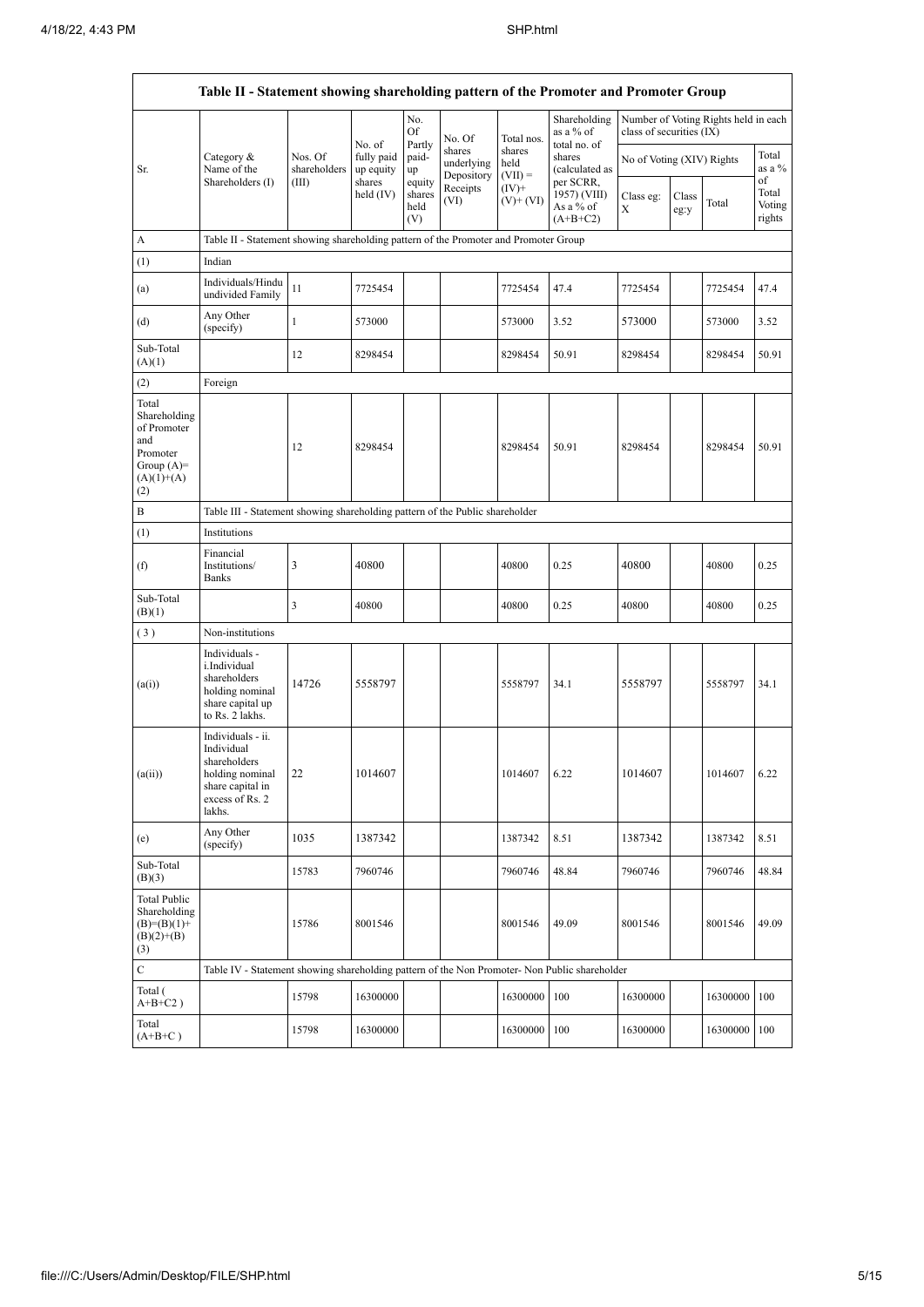| Table II - Statement showing shareholding pattern of the Promoter and Promoter Group    |                                                 |                                                                                                                     |                                            |                                                                                                                      |  |                                                  |                                                                  |                                       |                                           |  |  |
|-----------------------------------------------------------------------------------------|-------------------------------------------------|---------------------------------------------------------------------------------------------------------------------|--------------------------------------------|----------------------------------------------------------------------------------------------------------------------|--|--------------------------------------------------|------------------------------------------------------------------|---------------------------------------|-------------------------------------------|--|--|
|                                                                                         | No. Of<br>Shares<br>Underlying                  | No. of<br>Shares                                                                                                    | No. Of Shares<br>Underlying<br>Outstanding | Shareholding, as a %<br>assuming full<br>conversion of                                                               |  | Number of<br>Locked in<br>shares $(XII)$         | Number of Shares<br>pledged or<br>otherwise<br>encumbered (XIII) |                                       | Number of<br>equity shares                |  |  |
| Sr.                                                                                     | Outstanding<br>convertible<br>securities<br>(X) | Underlying<br>convertible<br>Outstanding<br>securities and<br>Warrants<br>No. Of<br>$(X_i)$<br>Warrants (Xi)<br>(a) |                                            | convertible securities (<br>as a percentage of<br>diluted share capital)<br>$(XI)=(VII)+(X) As a$<br>% of $(A+B+C2)$ |  | As a<br>$%$ of<br>total<br>Shares<br>held<br>(b) | No.<br>(a)                                                       | As a % of total<br>Shares held<br>(b) | held in<br>dematerialized<br>form $(XIV)$ |  |  |
| A                                                                                       |                                                 |                                                                                                                     |                                            | Table II - Statement showing shareholding pattern of the Promoter and Promoter Group                                 |  |                                                  |                                                                  |                                       |                                           |  |  |
| (1)                                                                                     | Indian                                          |                                                                                                                     |                                            |                                                                                                                      |  |                                                  |                                                                  |                                       |                                           |  |  |
| (a)                                                                                     |                                                 |                                                                                                                     |                                            | 47.4                                                                                                                 |  |                                                  |                                                                  |                                       | 7725454                                   |  |  |
| (d)                                                                                     |                                                 |                                                                                                                     |                                            | 3.52                                                                                                                 |  |                                                  |                                                                  |                                       | 573000                                    |  |  |
| Sub-Total (A)<br>(1)                                                                    |                                                 |                                                                                                                     |                                            | 50.91                                                                                                                |  |                                                  |                                                                  |                                       | 8298454                                   |  |  |
| (2)                                                                                     | Foreign                                         |                                                                                                                     |                                            |                                                                                                                      |  |                                                  |                                                                  |                                       |                                           |  |  |
| Total<br>Shareholding<br>of Promoter<br>and Promoter<br>Group $(A)=$<br>$(A)(1)+(A)(2)$ |                                                 |                                                                                                                     |                                            | 50.91                                                                                                                |  |                                                  |                                                                  |                                       | 8298454                                   |  |  |
| B                                                                                       |                                                 | Table III - Statement showing shareholding pattern of the Public shareholder                                        |                                            |                                                                                                                      |  |                                                  |                                                                  |                                       |                                           |  |  |
| (1)                                                                                     | Institutions                                    |                                                                                                                     |                                            |                                                                                                                      |  |                                                  |                                                                  |                                       |                                           |  |  |
| (f)                                                                                     |                                                 |                                                                                                                     |                                            | 0.25                                                                                                                 |  |                                                  |                                                                  |                                       | 200                                       |  |  |
| Sub-Total (B)<br>(1)                                                                    |                                                 |                                                                                                                     |                                            | 0.25                                                                                                                 |  |                                                  |                                                                  |                                       | 200                                       |  |  |
| (3)                                                                                     | Non-institutions                                |                                                                                                                     |                                            |                                                                                                                      |  |                                                  |                                                                  |                                       |                                           |  |  |
| (a(i))                                                                                  |                                                 |                                                                                                                     |                                            | 34.1                                                                                                                 |  |                                                  |                                                                  |                                       | 1624527                                   |  |  |
| (a(ii))                                                                                 |                                                 |                                                                                                                     |                                            | 6.22                                                                                                                 |  |                                                  |                                                                  |                                       | 546107                                    |  |  |
| (e)                                                                                     |                                                 |                                                                                                                     |                                            | 8.51                                                                                                                 |  |                                                  |                                                                  |                                       | 393842                                    |  |  |
| Sub-Total (B)<br>(3)                                                                    |                                                 |                                                                                                                     |                                            | 48.84                                                                                                                |  |                                                  |                                                                  |                                       | 2564476                                   |  |  |
| <b>Total Public</b><br>Shareholding<br>$(B)=(B)(1)+$<br>$(B)(2)+(B)(3)$                 |                                                 |                                                                                                                     |                                            | 49.09                                                                                                                |  |                                                  |                                                                  |                                       | 2564676                                   |  |  |
| $\mathbf C$                                                                             |                                                 |                                                                                                                     |                                            | Table IV - Statement showing shareholding pattern of the Non Promoter- Non Public shareholder                        |  |                                                  |                                                                  |                                       |                                           |  |  |
| Total (<br>$A+B+C2$ )                                                                   |                                                 |                                                                                                                     |                                            | 100                                                                                                                  |  |                                                  |                                                                  |                                       | 10863130                                  |  |  |
| Total<br>$(A+B+C)$                                                                      |                                                 |                                                                                                                     |                                            | 100                                                                                                                  |  |                                                  |                                                                  |                                       | 10863130                                  |  |  |
| Textual<br>Disclosure of notes on shareholding pattern<br>Information(1)                |                                                 |                                                                                                                     |                                            |                                                                                                                      |  |                                                  |                                                                  |                                       |                                           |  |  |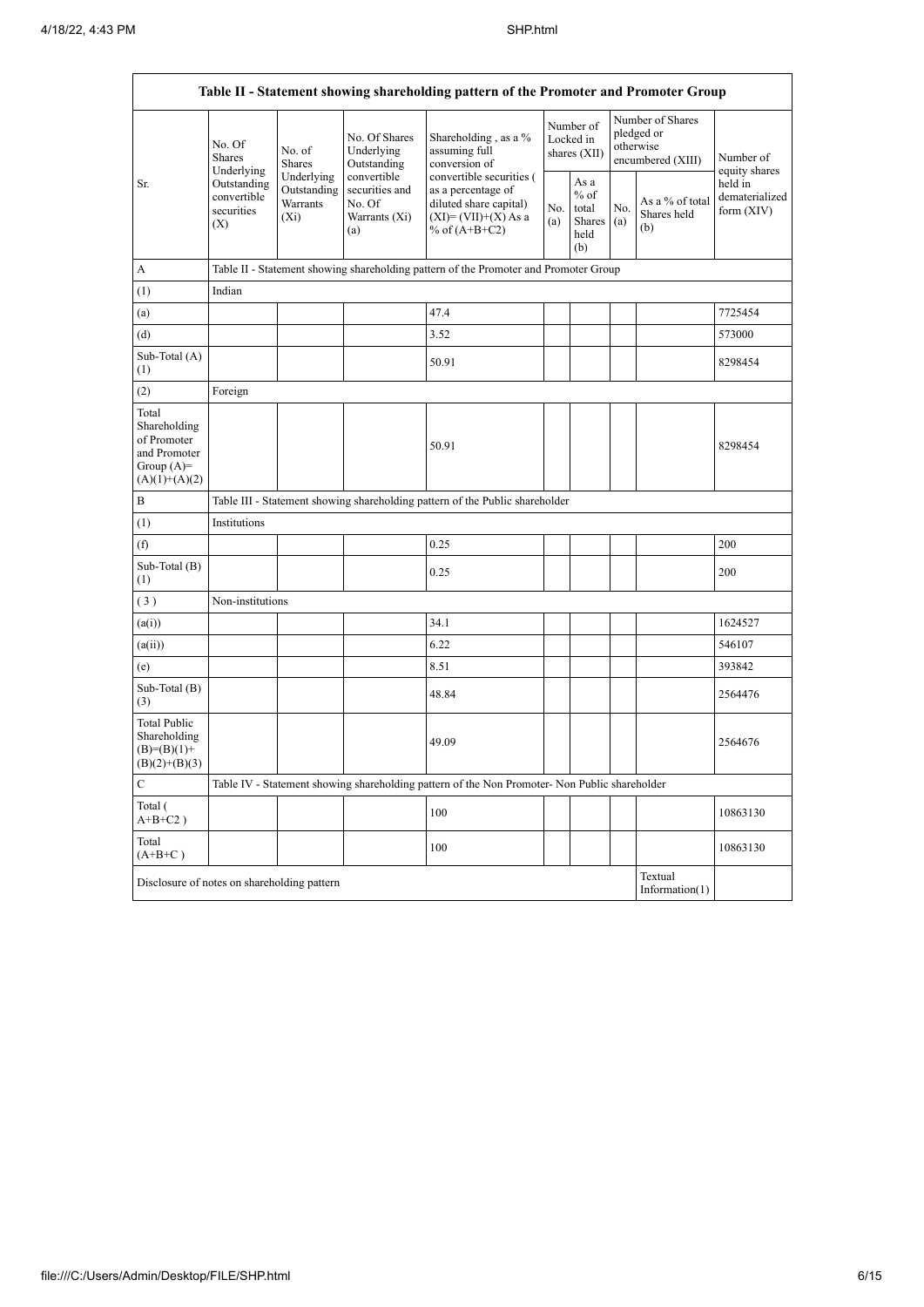| <b>Text Block</b>     |                                                                                                                                                                                                                                                                                                                                                                                                                                                                                                                                                                                                                                                                                                                                                                                                                                                                                  |  |  |  |  |  |  |
|-----------------------|----------------------------------------------------------------------------------------------------------------------------------------------------------------------------------------------------------------------------------------------------------------------------------------------------------------------------------------------------------------------------------------------------------------------------------------------------------------------------------------------------------------------------------------------------------------------------------------------------------------------------------------------------------------------------------------------------------------------------------------------------------------------------------------------------------------------------------------------------------------------------------|--|--|--|--|--|--|
| Textual Information() | The name of Promoter MID INDIA INTERNATIONAL LIMITED has been deleted from the list of<br>promoter $\&$ promoter group of the company from the end of quarter June 2021. Since Registrar of<br>Companies Madhya Pradesh has struck off the name of Company MID INDIA<br>INTERNATIONALLIMITED from the register of companies and the said Company has been dissolved.<br>Therefore midindiaInternational is no more in exist and ceased from promoter group. Further at present<br>there is no holding in the name of Mid India International Limited. Further during the quarter one of the<br>member of promoter group Mr Krishna Das Agrawal has changed his name from of Mr. Krishna Das<br>Agrawal to Mr. Anil Agrawal, however there is no change in Permanant account number of said member.<br>Hence his name has been updated as per benpose received from depositories. |  |  |  |  |  |  |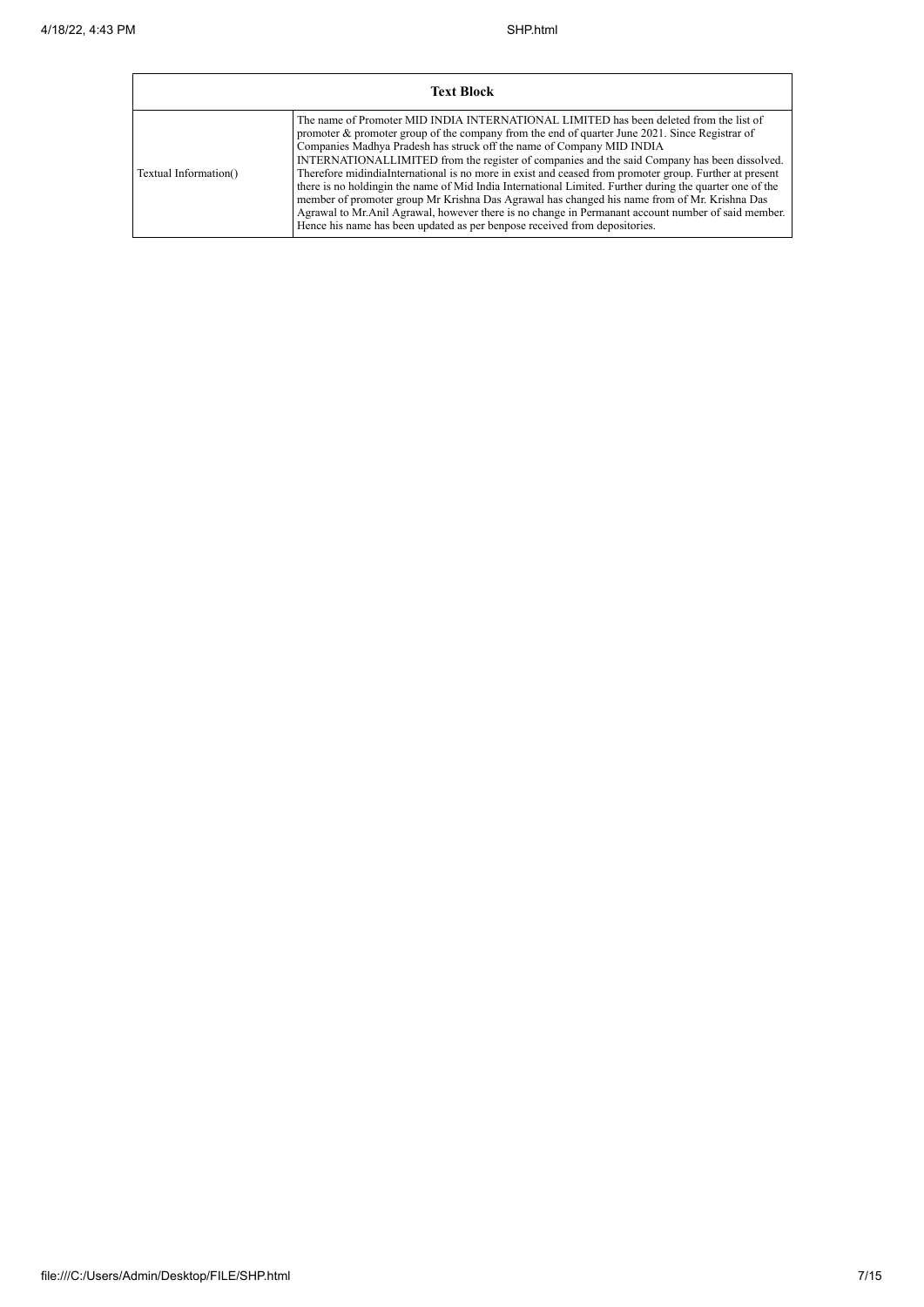| Individuals/Hindu undivided Family                                                                                                                                                       |                                                                          |                             |                                        |                                     |                                   |                           |                                                   |  |  |  |
|------------------------------------------------------------------------------------------------------------------------------------------------------------------------------------------|--------------------------------------------------------------------------|-----------------------------|----------------------------------------|-------------------------------------|-----------------------------------|---------------------------|---------------------------------------------------|--|--|--|
| Searial No.                                                                                                                                                                              | $\mathbf{1}$                                                             | 2                           | 3                                      | $\overline{4}$                      | 5                                 | 6                         | $\tau$                                            |  |  |  |
| Name of the<br>Shareholders (I)                                                                                                                                                          | <b>RANCHOD</b><br><b>PRASAD</b><br>LAXMI<br><b>NARAYAN</b><br><b>HUF</b> | PRADEEP<br><b>GANEDIWAL</b> | RANCHHOD<br>PRASAD<br><b>GANEDIWAL</b> | <b>PRADYUMN</b><br><b>GANEDIWAL</b> | <b>INDIRA</b><br><b>GANEDIWAL</b> | PRITI<br><b>GANEDIWAL</b> | <b>SUSHILA</b><br><b>DEVI</b><br><b>GANEDIWAL</b> |  |  |  |
| PAN $(II)$                                                                                                                                                                               | AADHR2968B                                                               | ADYPG5554A                  | ADYPG5552G                             | ADZPG5967A                          | AHEPG1089L                        | AEPPG8597R                | ADYPG5553H                                        |  |  |  |
| No. of fully paid<br>up equity shares<br>held (IV)                                                                                                                                       | 3757300                                                                  | 1795000                     | 906126                                 | 789130                              | 300000                            | 95000                     | 50000                                             |  |  |  |
| No. Of Partly paid-<br>up equity shares<br>held(V)                                                                                                                                       |                                                                          |                             |                                        |                                     |                                   |                           |                                                   |  |  |  |
| No. Of shares<br>underlying<br>Depository<br>Receipts (VI)                                                                                                                               |                                                                          |                             |                                        |                                     |                                   |                           |                                                   |  |  |  |
| Total nos. shares<br>held $(VII) = (IV) +$<br>$(V)$ + $(VI)$                                                                                                                             | 3757300                                                                  | 1795000                     | 906126                                 | 789130                              | 300000                            | 95000                     | 50000                                             |  |  |  |
| Shareholding as a<br>% of total no. of<br>shares (calculated<br>as per SCRR,<br>1957) (VIII) As a<br>% of $(A+B+C2)$                                                                     | 23.05                                                                    | 11.01                       | 5.56                                   | 4.84                                | 1.84                              | 0.58                      | 0.31                                              |  |  |  |
| Number of Voting Rights held in each class of securities (IX)                                                                                                                            |                                                                          |                             |                                        |                                     |                                   |                           |                                                   |  |  |  |
| Class eg: $X$                                                                                                                                                                            | 3757300                                                                  | 1795000                     | 906126                                 | 789130                              | 300000                            | 95000                     | 50000                                             |  |  |  |
| Class eg:y                                                                                                                                                                               |                                                                          |                             |                                        |                                     |                                   |                           |                                                   |  |  |  |
| Total                                                                                                                                                                                    | 3757300                                                                  | 1795000                     | 906126                                 | 789130                              | 300000                            | 95000                     | 50000                                             |  |  |  |
| Total as a % of<br>Total Voting rights                                                                                                                                                   | 23.05                                                                    | 11.01                       | 5.56                                   | 4.84                                | 1.84                              | 0.58                      | 0.31                                              |  |  |  |
| No. Of Shares<br>Underlying<br>Outstanding<br>convertible<br>securities $(X)$                                                                                                            |                                                                          |                             |                                        |                                     |                                   |                           |                                                   |  |  |  |
| No. of Shares<br>Underlying<br>Outstanding<br>Warrants (Xi)                                                                                                                              |                                                                          |                             |                                        |                                     |                                   |                           |                                                   |  |  |  |
| No. Of Shares<br>Underlying<br>Outstanding<br>convertible<br>securities and No.<br>Of Warrants (Xi)<br>(a)                                                                               |                                                                          |                             |                                        |                                     |                                   |                           |                                                   |  |  |  |
| Shareholding, as a<br>% assuming full<br>conversion of<br>convertible<br>securities (as a<br>percentage of<br>diluted share<br>capital) (XI)=<br>$(VII)+(Xi)(a) As a$<br>% of $(A+B+C2)$ | 23.05                                                                    | 11.01                       | 5.56                                   | 4.84                                | 1.84                              | 0.58                      | 0.31                                              |  |  |  |
| Number of Locked in shares (XII)                                                                                                                                                         |                                                                          |                             |                                        |                                     |                                   |                           |                                                   |  |  |  |
| No. (a)                                                                                                                                                                                  |                                                                          |                             |                                        |                                     |                                   |                           |                                                   |  |  |  |
| As a % of total<br>Shares held (b)                                                                                                                                                       |                                                                          |                             |                                        |                                     |                                   |                           |                                                   |  |  |  |
| Number of Shares pledged or otherwise encumbered (XIII)                                                                                                                                  |                                                                          |                             |                                        |                                     |                                   |                           |                                                   |  |  |  |
| No. (a)                                                                                                                                                                                  |                                                                          |                             |                                        |                                     |                                   |                           |                                                   |  |  |  |
| As a % of total<br>Shares held (b)                                                                                                                                                       |                                                                          |                             |                                        |                                     |                                   |                           |                                                   |  |  |  |
| Number of equity<br>shares held in<br>dematerialized<br>form $(XIV)$                                                                                                                     | 3757300                                                                  | 1795000                     | 906126                                 | 789130                              | 300000                            | 95000                     | 50000                                             |  |  |  |
| Reason for not providing PAN                                                                                                                                                             |                                                                          |                             |                                        |                                     |                                   |                           |                                                   |  |  |  |
| Reason for not<br>providing PAN                                                                                                                                                          |                                                                          |                             |                                        |                                     |                                   |                           |                                                   |  |  |  |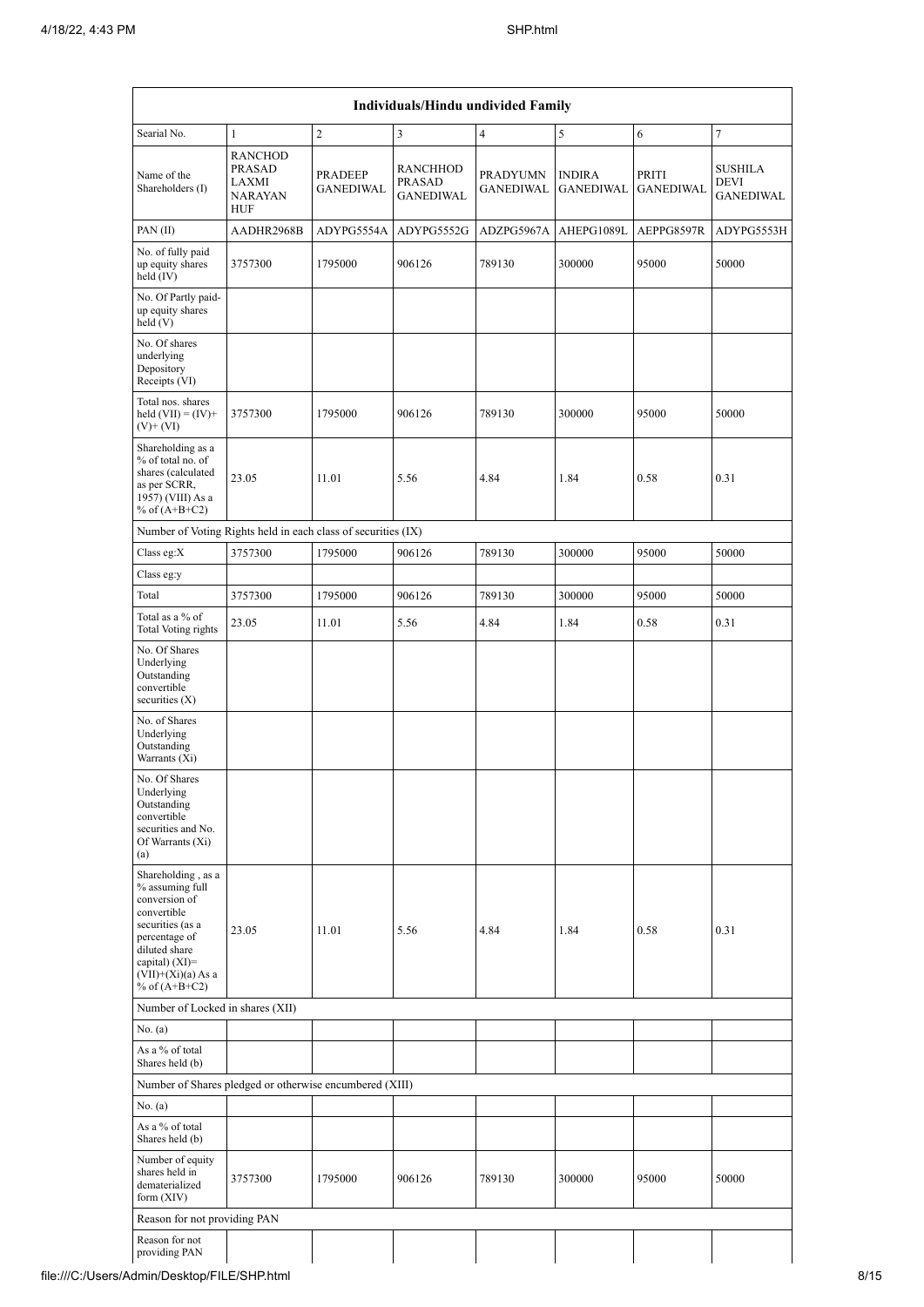| Shareholder tvpe | Group<br>Promoter ( | Promoter | Promoter | Promoter | <b>Promoter</b><br>Group | Promoter<br>Group | <b>Promoter</b><br>Group |
|------------------|---------------------|----------|----------|----------|--------------------------|-------------------|--------------------------|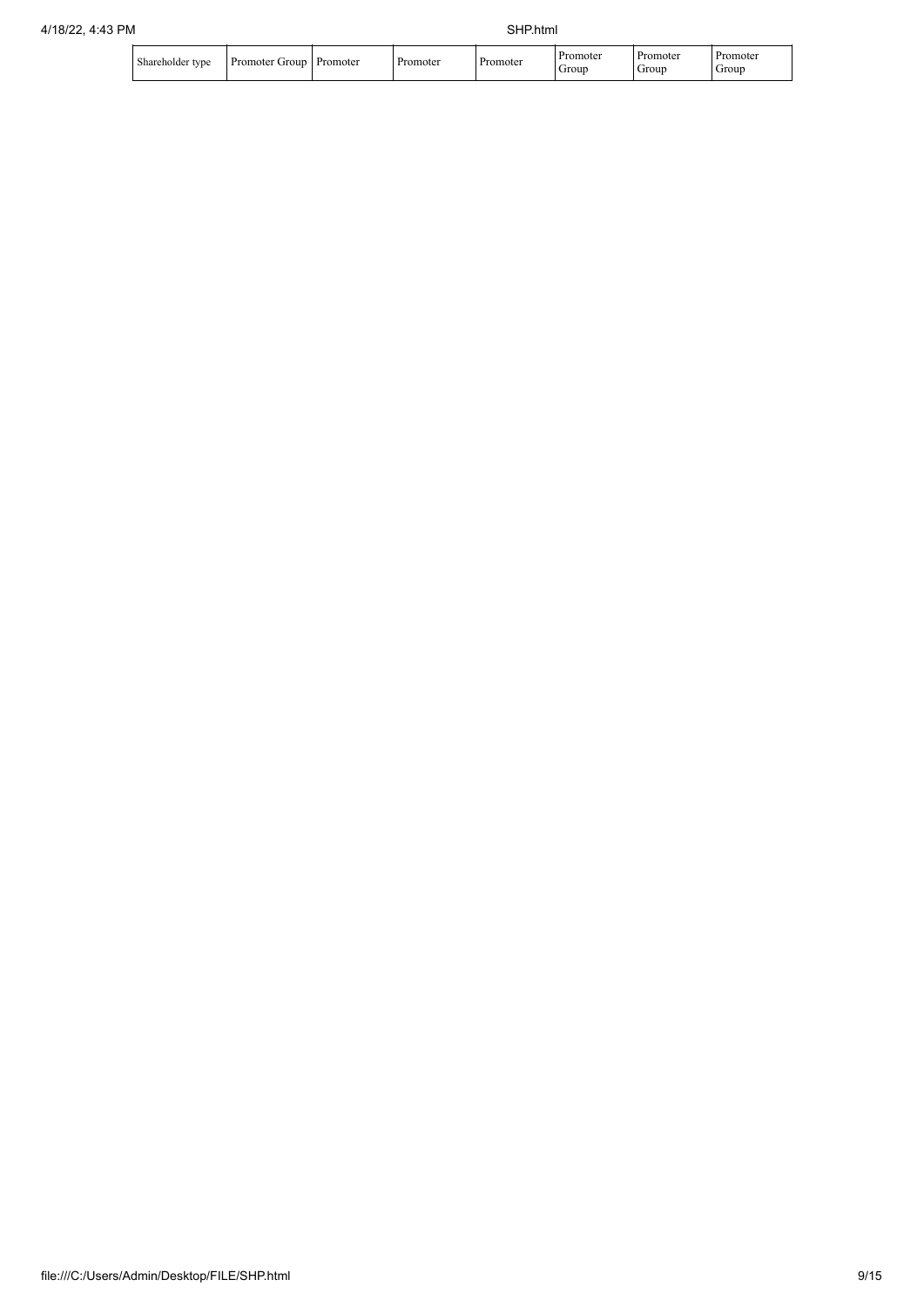| Individuals/Hindu undivided Family                                                                                                                                                         |                                 |                                                               |                        |                        |                                            |                          |  |  |  |  |
|--------------------------------------------------------------------------------------------------------------------------------------------------------------------------------------------|---------------------------------|---------------------------------------------------------------|------------------------|------------------------|--------------------------------------------|--------------------------|--|--|--|--|
| Searial No.                                                                                                                                                                                | 8                               | 9                                                             | 10                     | 11                     | 12                                         |                          |  |  |  |  |
| Name of the<br>Shareholders (I)                                                                                                                                                            | <b>NIRMAL</b><br><b>AGARWAL</b> | <b>KANTA BAI</b><br>AGRAWAL                                   | <b>ANIL</b><br>AGRAWAL | <b>RITU</b><br>AGRAWAL | <b>SHANKAR PRASAD</b><br><b>MANSINGHKA</b> | Click here to<br>go back |  |  |  |  |
| PAN(II)                                                                                                                                                                                    | ACZPA5279Q                      | ACZPA5280F                                                    | ACRPA3453E             | AAMPA0956B             | AAUPM4249F                                 | Total                    |  |  |  |  |
| No. of fully paid<br>up equity shares<br>held (IV)                                                                                                                                         | 10600                           | 10000                                                         | 7898                   | 4400                   | $\boldsymbol{0}$                           | 7725454                  |  |  |  |  |
| No. Of Partly paid-<br>up equity shares<br>held(V)                                                                                                                                         |                                 |                                                               |                        |                        |                                            |                          |  |  |  |  |
| No. Of shares<br>underlying<br>Depository<br>Receipts (VI)                                                                                                                                 |                                 |                                                               |                        |                        |                                            |                          |  |  |  |  |
| Total nos. shares<br>held $(VII) = (IV) +$<br>$(V)+(VI)$                                                                                                                                   | 10600                           | 10000                                                         | 7898                   | 4400                   | $\boldsymbol{0}$                           | 7725454                  |  |  |  |  |
| Shareholding as a<br>% of total no. of<br>shares (calculated<br>as per SCRR,<br>1957) (VIII) As a<br>% of $(A+B+C2)$                                                                       | 0.07                            | 0.06                                                          | 0.05                   | 0.03                   | $\boldsymbol{0}$                           | 47.4                     |  |  |  |  |
|                                                                                                                                                                                            |                                 | Number of Voting Rights held in each class of securities (IX) |                        |                        |                                            |                          |  |  |  |  |
| Class eg:X                                                                                                                                                                                 | 10600                           | 10000                                                         | 7898                   | 4400                   | $\boldsymbol{0}$                           | 7725454                  |  |  |  |  |
| Class eg:y                                                                                                                                                                                 |                                 |                                                               |                        |                        |                                            |                          |  |  |  |  |
| Total                                                                                                                                                                                      | 10600                           | 10000                                                         | 7898                   | 4400                   | $\boldsymbol{0}$                           | 7725454                  |  |  |  |  |
| Total as a % of<br>Total Voting rights                                                                                                                                                     | 0.07                            | 0.06                                                          | 0.05                   | 0.03                   | $\boldsymbol{0}$                           | 47.4                     |  |  |  |  |
| No. Of Shares<br>Underlying<br>Outstanding<br>convertible<br>securities $(X)$                                                                                                              |                                 |                                                               |                        |                        |                                            |                          |  |  |  |  |
| No. of Shares<br>Underlying<br>Outstanding<br>Warrants (Xi)                                                                                                                                |                                 |                                                               |                        |                        |                                            |                          |  |  |  |  |
| No. Of Shares<br>Underlying<br>Outstanding<br>convertible<br>securities and No.<br>Of Warrants (Xi)<br>(a)                                                                                 |                                 |                                                               |                        |                        |                                            |                          |  |  |  |  |
| Shareholding, as a<br>% assuming full<br>conversion of<br>convertible<br>securities (as a<br>percentage of<br>diluted share<br>capital) $(XI)=$<br>$(VII)+(Xi)(a) As a$<br>% of $(A+B+C2)$ | 0.07                            | 0.06                                                          | 0.05                   | 0.03                   | $\boldsymbol{0}$                           | 47.4                     |  |  |  |  |
| Number of Locked in shares (XII)                                                                                                                                                           |                                 |                                                               |                        |                        |                                            |                          |  |  |  |  |
| No. (a)                                                                                                                                                                                    |                                 |                                                               |                        |                        |                                            |                          |  |  |  |  |
| As a % of total<br>Shares held (b)                                                                                                                                                         |                                 |                                                               |                        |                        |                                            |                          |  |  |  |  |
|                                                                                                                                                                                            |                                 | Number of Shares pledged or otherwise encumbered (XIII)       |                        |                        |                                            |                          |  |  |  |  |
| No. (a)                                                                                                                                                                                    |                                 |                                                               |                        |                        |                                            |                          |  |  |  |  |
| As a % of total<br>Shares held (b)                                                                                                                                                         |                                 |                                                               |                        |                        |                                            |                          |  |  |  |  |
| Number of equity<br>shares held in<br>dematerialized<br>form (XIV)                                                                                                                         | 10600                           | 10000                                                         | 7898                   | 4400                   | 0                                          | 7725454                  |  |  |  |  |
| Reason for not providing PAN                                                                                                                                                               |                                 |                                                               |                        |                        |                                            |                          |  |  |  |  |
| Reason for not<br>providing PAN                                                                                                                                                            |                                 |                                                               |                        |                        |                                            |                          |  |  |  |  |
| Shareholder type                                                                                                                                                                           | Promoter Group                  | Promoter Group                                                | Promoter<br>Group      | Promoter<br>Group      | Promoter Group                             |                          |  |  |  |  |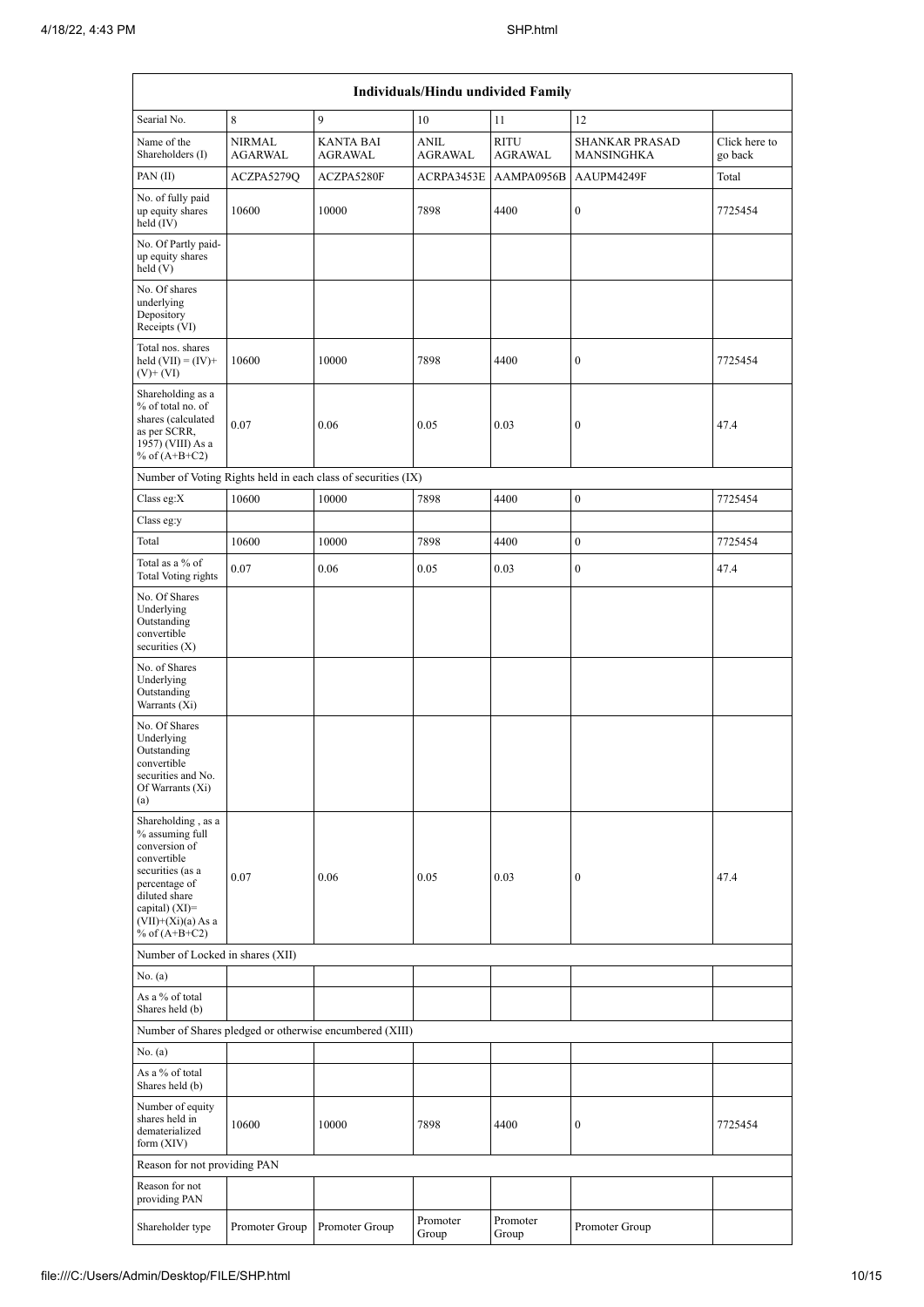| Any Other (specify)                                                                                                                                                                  |                                                               |                       |  |  |  |  |  |  |  |
|--------------------------------------------------------------------------------------------------------------------------------------------------------------------------------------|---------------------------------------------------------------|-----------------------|--|--|--|--|--|--|--|
| Searial No.                                                                                                                                                                          | $\mathbf{1}$                                                  |                       |  |  |  |  |  |  |  |
| Category                                                                                                                                                                             | <b>Bodies Corporate</b>                                       | Click here to go back |  |  |  |  |  |  |  |
| Name of the<br>Shareholders (I)                                                                                                                                                      | GANEDIWAL FINANCE AND LEASING PRIVATE LIMITED                 |                       |  |  |  |  |  |  |  |
| PAN(II)                                                                                                                                                                              | AAACG5936E                                                    | Total                 |  |  |  |  |  |  |  |
| No. of the<br>Shareholders (I)                                                                                                                                                       | $\mathbf{1}$                                                  | 1                     |  |  |  |  |  |  |  |
| No. of fully paid<br>up equity shares<br>held (IV)                                                                                                                                   | 573000                                                        | 573000                |  |  |  |  |  |  |  |
| No. Of Partly paid-<br>up equity shares<br>held(V)                                                                                                                                   |                                                               |                       |  |  |  |  |  |  |  |
| No. Of shares<br>underlying<br>Depository<br>Receipts (VI)                                                                                                                           |                                                               |                       |  |  |  |  |  |  |  |
| Total nos. shares<br>held $(VII) = (IV) +$<br>$(V)$ + $(VI)$                                                                                                                         | 573000                                                        | 573000                |  |  |  |  |  |  |  |
| Shareholding as a<br>% of total no. of<br>shares (calculated<br>as per SCRR,<br>1957) (VIII) As a<br>% of $(A+B+C2)$                                                                 | 3.52                                                          | 3.52                  |  |  |  |  |  |  |  |
|                                                                                                                                                                                      | Number of Voting Rights held in each class of securities (IX) |                       |  |  |  |  |  |  |  |
| Class eg: X                                                                                                                                                                          | 573000                                                        | 573000                |  |  |  |  |  |  |  |
| Class eg:y                                                                                                                                                                           |                                                               |                       |  |  |  |  |  |  |  |
| Total                                                                                                                                                                                | 573000                                                        | 573000                |  |  |  |  |  |  |  |
| Total as a % of<br>Total Voting rights                                                                                                                                               | 3.52                                                          | 3.52                  |  |  |  |  |  |  |  |
| No. Of Shares<br>Underlying<br>Outstanding<br>convertible<br>securities $(X)$                                                                                                        |                                                               |                       |  |  |  |  |  |  |  |
| No. of Shares<br>Underlying<br>Outstanding<br>Warrants (Xi)                                                                                                                          |                                                               |                       |  |  |  |  |  |  |  |
| No. Of Shares<br>Underlying<br>Outstanding<br>convertible<br>securities and No.<br>Of Warrants (Xi)<br>(a)                                                                           |                                                               |                       |  |  |  |  |  |  |  |
| Shareholding, as a<br>% assuming full<br>conversion of<br>convertible<br>securities (as a<br>percentage of<br>diluted share<br>capital) (XI)=<br>$(VII)+(X)$ As a %<br>of $(A+B+C2)$ | 3.52                                                          | 3.52                  |  |  |  |  |  |  |  |
| Number of Locked in shares (XII)                                                                                                                                                     |                                                               |                       |  |  |  |  |  |  |  |
| No. (a)                                                                                                                                                                              |                                                               |                       |  |  |  |  |  |  |  |
| As a % of total<br>Shares held (b)                                                                                                                                                   |                                                               |                       |  |  |  |  |  |  |  |
| Number of Shares pledged or otherwise encumbered (XIII)                                                                                                                              |                                                               |                       |  |  |  |  |  |  |  |
| No. (a)                                                                                                                                                                              |                                                               |                       |  |  |  |  |  |  |  |
| As a % of total<br>Shares held (b)                                                                                                                                                   |                                                               |                       |  |  |  |  |  |  |  |
| Number of equity<br>shares held in<br>dematerialized<br>form $(XIV)$                                                                                                                 | 573000                                                        | 573000                |  |  |  |  |  |  |  |
| Reason for not providing PAN                                                                                                                                                         |                                                               |                       |  |  |  |  |  |  |  |
| Reason for not                                                                                                                                                                       |                                                               |                       |  |  |  |  |  |  |  |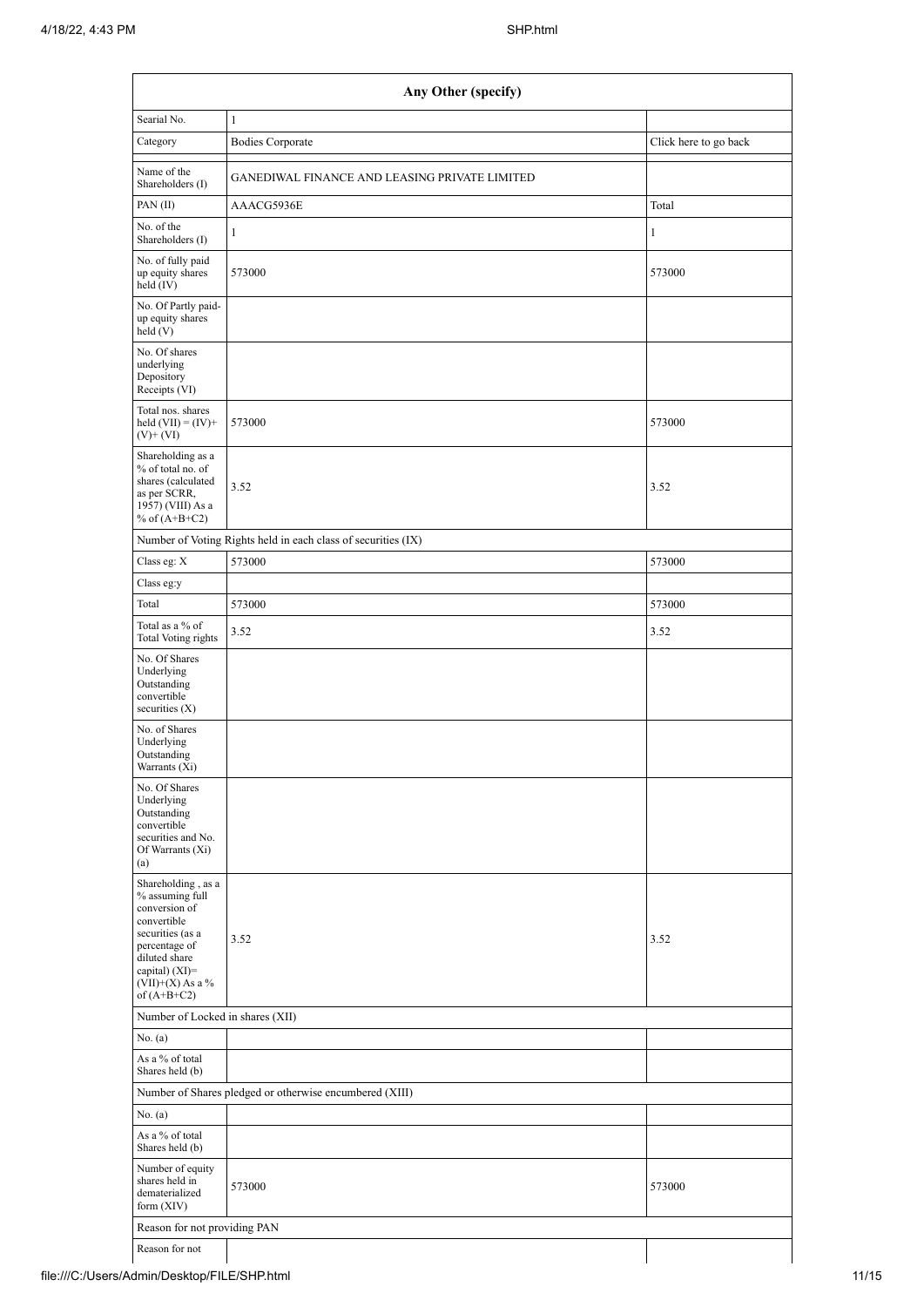| providing PAN    |                |  |
|------------------|----------------|--|
| Shareholder type | Promoter Group |  |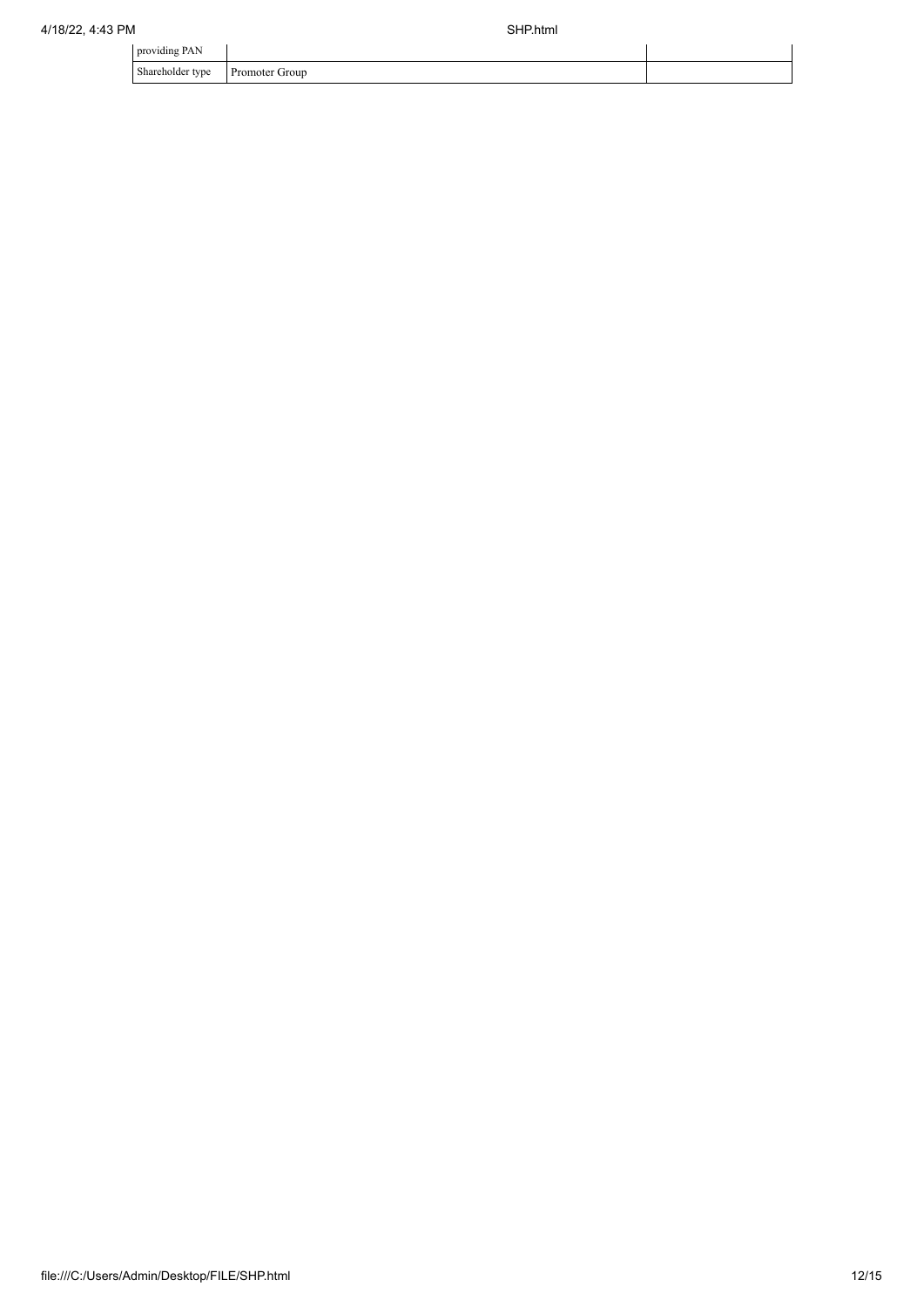| Individuals - ii. Individual shareholders holding nominal share capital in excess of Rs. 2 lakhs.                                                                                    |                                                               |                       |  |  |  |  |  |  |  |  |
|--------------------------------------------------------------------------------------------------------------------------------------------------------------------------------------|---------------------------------------------------------------|-----------------------|--|--|--|--|--|--|--|--|
| Searial No.                                                                                                                                                                          | $\mathbf{1}$                                                  |                       |  |  |  |  |  |  |  |  |
| Name of the<br>Shareholders (I)                                                                                                                                                      | GIRDHARI SAGARMAL BIYANI                                      | Click here to go back |  |  |  |  |  |  |  |  |
| PAN $(II)$                                                                                                                                                                           | AADPB5632N                                                    | Total                 |  |  |  |  |  |  |  |  |
| No. of fully paid<br>up equity shares<br>held (IV)                                                                                                                                   | 239300                                                        | 239300                |  |  |  |  |  |  |  |  |
| No. Of Partly paid-<br>up equity shares<br>held(V)                                                                                                                                   |                                                               |                       |  |  |  |  |  |  |  |  |
| No. Of shares<br>underlying<br>Depository<br>Receipts (VI)                                                                                                                           |                                                               |                       |  |  |  |  |  |  |  |  |
| Total nos. shares<br>held $(VII) = (IV) +$<br>$(V)$ + $(VI)$                                                                                                                         | 239300                                                        | 239300                |  |  |  |  |  |  |  |  |
| Shareholding as a<br>% of total no. of<br>shares (calculated<br>as per SCRR,<br>1957) (VIII) As a<br>% of $(A+B+C2)$                                                                 | 1.47                                                          | 1.47                  |  |  |  |  |  |  |  |  |
|                                                                                                                                                                                      | Number of Voting Rights held in each class of securities (IX) |                       |  |  |  |  |  |  |  |  |
| Class eg: $X$                                                                                                                                                                        | 239300                                                        | 239300                |  |  |  |  |  |  |  |  |
| Class eg:y                                                                                                                                                                           |                                                               |                       |  |  |  |  |  |  |  |  |
| Total                                                                                                                                                                                | 239300                                                        | 239300                |  |  |  |  |  |  |  |  |
| Total as a % of<br>Total Voting rights                                                                                                                                               | 1.47                                                          | 1.47                  |  |  |  |  |  |  |  |  |
| No. Of Shares<br>Underlying<br>Outstanding<br>convertible<br>securities (X)                                                                                                          |                                                               |                       |  |  |  |  |  |  |  |  |
| No. of Shares<br>Underlying<br>Outstanding<br>Warrants $(X_i)$                                                                                                                       |                                                               |                       |  |  |  |  |  |  |  |  |
| No. Of Shares<br>Underlying<br>Outstanding<br>convertible<br>securities and No.<br>Of Warrants (Xi)<br>(a)                                                                           |                                                               |                       |  |  |  |  |  |  |  |  |
| Shareholding, as a<br>% assuming full<br>conversion of<br>convertible<br>securities (as a<br>percentage of<br>diluted share<br>capital) (XI)=<br>$(VII)+(X)$ As a %<br>of $(A+B+C2)$ | 1.47                                                          | 1.47                  |  |  |  |  |  |  |  |  |
|                                                                                                                                                                                      | Number of Locked in shares (XII)                              |                       |  |  |  |  |  |  |  |  |
| No. (a)                                                                                                                                                                              |                                                               |                       |  |  |  |  |  |  |  |  |
| As a % of total<br>Shares held (b)                                                                                                                                                   |                                                               |                       |  |  |  |  |  |  |  |  |
| Number of equity<br>shares held in<br>dematerialized<br>form $(XIV)$                                                                                                                 | 170500                                                        | 170500                |  |  |  |  |  |  |  |  |
| Reason for not providing PAN                                                                                                                                                         |                                                               |                       |  |  |  |  |  |  |  |  |
| Reason for not<br>providing PAN                                                                                                                                                      |                                                               |                       |  |  |  |  |  |  |  |  |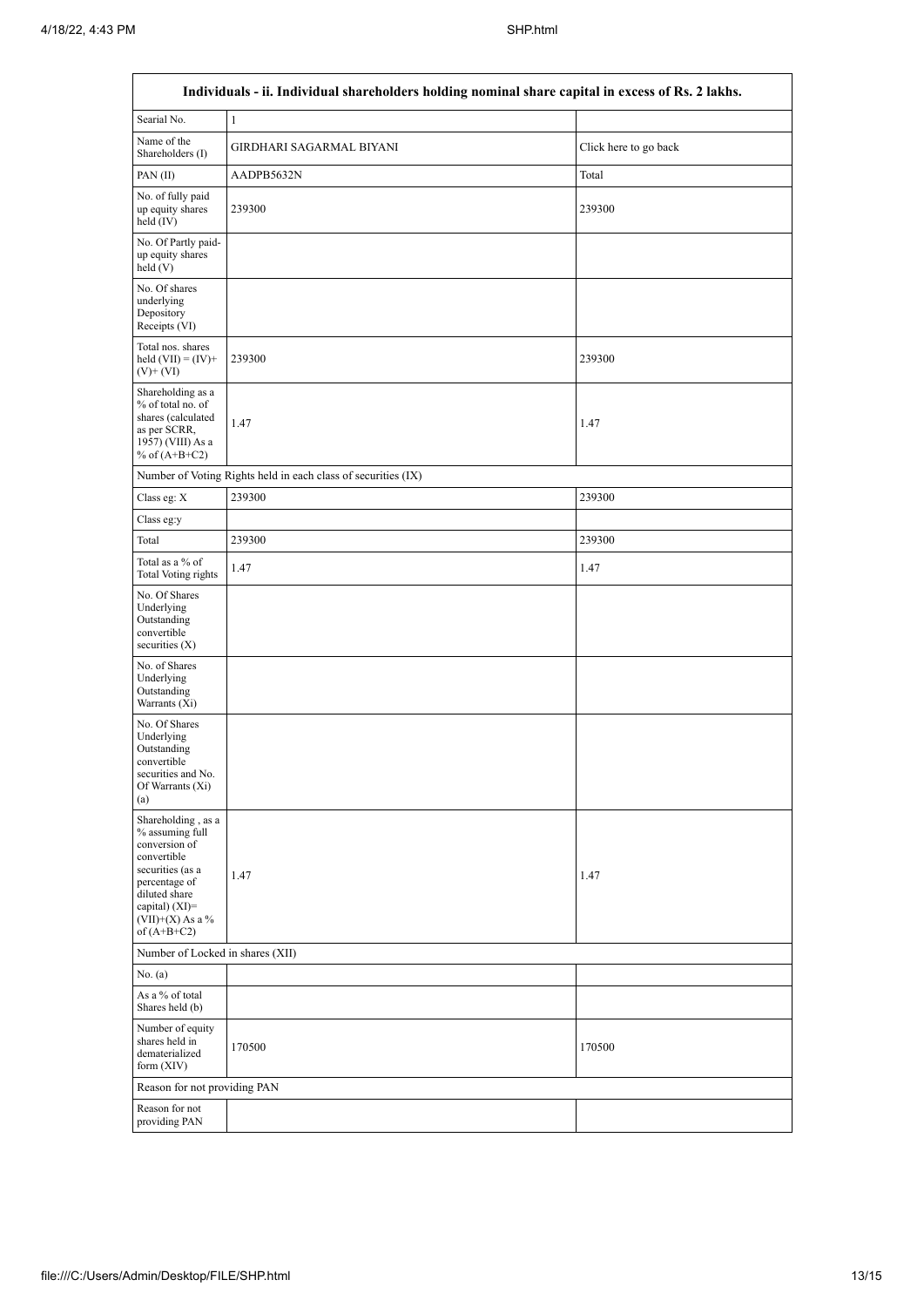| Any Other (specify)                                                                                                                                                                    |                            |                                                               |                     |                              |                              |                          |  |  |  |  |  |
|----------------------------------------------------------------------------------------------------------------------------------------------------------------------------------------|----------------------------|---------------------------------------------------------------|---------------------|------------------------------|------------------------------|--------------------------|--|--|--|--|--|
| Searial No.                                                                                                                                                                            | $\mathbf{1}$               | $\sqrt{2}$                                                    | 3                   | $\overline{4}$               | 5                            |                          |  |  |  |  |  |
| Category                                                                                                                                                                               | <b>Bodies</b><br>Corporate | <b>Bodies Corporate</b>                                       | Clearing<br>Members | Non-Resident<br>Indian (NRI) | Overseas<br>Corporate Bodies |                          |  |  |  |  |  |
| Category / More<br>than 1 percentage                                                                                                                                                   | Category                   | More than 1 percentage of<br>shareholding                     | Category            | Category                     | Category                     |                          |  |  |  |  |  |
| Name of the<br>Shareholders (I)                                                                                                                                                        |                            | <b>HIMMAT FINLEASE</b><br>PRIVATE LIMITED                     |                     |                              |                              | Click here to<br>go back |  |  |  |  |  |
| PAN(II)                                                                                                                                                                                |                            | AABCH7986E                                                    |                     |                              |                              | Total                    |  |  |  |  |  |
| No. of the<br>Shareholders (I)                                                                                                                                                         | 81                         | 1                                                             | $\mathbf{2}$        | 951                          | 1                            | 1035                     |  |  |  |  |  |
| No. of fully paid<br>up equity shares<br>held (IV)                                                                                                                                     | 770525                     | 167040                                                        | 1128                | 615189                       | 500                          | 1387342                  |  |  |  |  |  |
| No. Of Partly paid-<br>up equity shares<br>held(V)                                                                                                                                     |                            |                                                               |                     |                              |                              |                          |  |  |  |  |  |
| No. Of shares<br>underlying<br>Depository<br>Receipts (VI)                                                                                                                             |                            |                                                               |                     |                              |                              |                          |  |  |  |  |  |
| Total nos. shares<br>held $(VII) = (IV) +$<br>$(V)$ + $(VI)$                                                                                                                           | 770525                     | 167040                                                        | 1128                | 615189                       | 500                          | 1387342                  |  |  |  |  |  |
| Shareholding as a<br>% of total no. of<br>shares (calculated<br>as per SCRR,<br>1957) (VIII) As a<br>% of $(A+B+C2)$                                                                   | 4.73                       | 1.02                                                          | 0.01                | 3.77                         | $\boldsymbol{0}$             | 8.51                     |  |  |  |  |  |
|                                                                                                                                                                                        |                            | Number of Voting Rights held in each class of securities (IX) |                     |                              |                              |                          |  |  |  |  |  |
| Class eg: X                                                                                                                                                                            | 770525                     | 167040                                                        | 1128                | 615189                       | 500                          | 1387342                  |  |  |  |  |  |
| Class eg:y                                                                                                                                                                             |                            |                                                               |                     |                              |                              |                          |  |  |  |  |  |
| Total                                                                                                                                                                                  | 770525                     | 167040                                                        | 1128                | 615189                       | 500                          | 1387342                  |  |  |  |  |  |
| Total as a % of<br>Total Voting rights                                                                                                                                                 | 4.73                       | 1.02                                                          | 0.01                | 3.77                         | $\boldsymbol{0}$             | 8.51                     |  |  |  |  |  |
| No. Of Shares<br>Underlying<br>Outstanding<br>convertible<br>securities $(X)$                                                                                                          |                            |                                                               |                     |                              |                              |                          |  |  |  |  |  |
| No. of Shares<br>Underlying<br>Outstanding<br>Warrants (Xi)                                                                                                                            |                            |                                                               |                     |                              |                              |                          |  |  |  |  |  |
| No. Of Shares<br>Underlying<br>Outstanding<br>convertible<br>securities and No.<br>Of Warrants (Xi)<br>(a)                                                                             |                            |                                                               |                     |                              |                              |                          |  |  |  |  |  |
| Shareholding, as a<br>% assuming full<br>conversion of<br>convertible<br>securities (as a<br>percentage of<br>diluted share<br>capital) $(XI)=$<br>$(VII)+(X)$ As a %<br>of $(A+B+C2)$ | 4.73                       | 1.02                                                          | 0.01                | 3.77                         | $\boldsymbol{0}$             | 8.51                     |  |  |  |  |  |
| Number of Locked in shares (XII)                                                                                                                                                       |                            |                                                               |                     |                              |                              |                          |  |  |  |  |  |
| No. (a)                                                                                                                                                                                |                            |                                                               |                     |                              |                              |                          |  |  |  |  |  |
| As a % of total<br>Shares held (b)                                                                                                                                                     |                            |                                                               |                     |                              |                              |                          |  |  |  |  |  |
| Number of equity<br>shares held in<br>dematerialized<br>form $(XIV)$                                                                                                                   | 359325                     | 167040                                                        | 1128                | 33389                        | 0                            | 393842                   |  |  |  |  |  |
| Reason for not providing PAN                                                                                                                                                           |                            |                                                               |                     |                              |                              |                          |  |  |  |  |  |
| Reason for not<br>providing PAN                                                                                                                                                        |                            |                                                               |                     |                              |                              |                          |  |  |  |  |  |